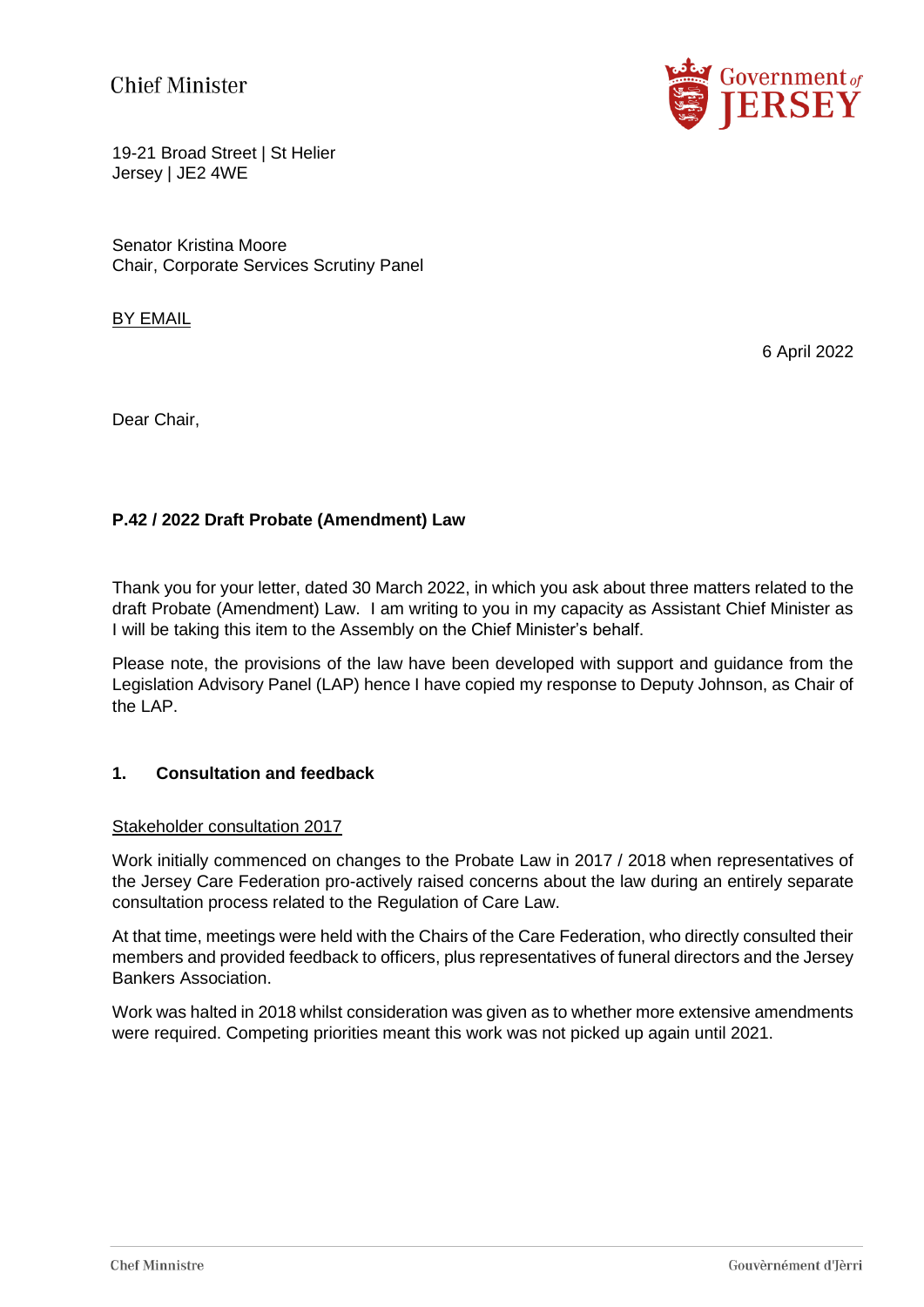# Public and stakeholder consultation 2021

Work recommended on amendments to the law in late 2021 at which point a public consultation was launched via [www.gov.je.](http://www.gov.je/) This consultation ran from 19 October until 14 December 2021.

### <https://www.gov.je/Government/Consultations/Pages/ProbateLaw.aspx>

Two organisations responded to the on-line consultation:

- Jersey Bankers Association
- Law Society's Capacity, Succession and Estate Planning Sub-Committee.

A copy of the comments received, and the action taken in response to those comments, is attached. Both consultees have been sent the response document.

Officers also directly contacted:

- the Chief Nurse and the Prison Governor as Government of Jersey stakeholders, who are required / potentially required to manage the property of deceased persons. Both support the proposed changes.
- the Viscount and Receiver General. Both support the proposed changes.

To coincide with the launch of the on-line consultation officers sent the attached consultation letter via email in October 2021 to:

- all care home providers. One response was received from an individual who had no comments to make.
- funeral directors. No responses were received.

A further update letter was sent via email on 25 March 2022 to care home providers, funeral directors and social housing providers as the particular holders to be prescribed under Article 19B of the amended law. A copy is attached.

The 25 March email resulted in a number of Care Home providers contacting Officers to inform them that the October email had not be received by multiple Care Homes. A series of briefing meetings have, therefore, been organised on the following dates:

- Friday 8 April: 16.30 to 17.30
- Monday 11 April: 12.00 to 13.00
- Wednesday 13 April: 15.00 to 16.00

Officers will also attend the Community Sector Support meeting on 13 April to provide a further briefing, this meeting is well attended by the care sector.

Having been informed that the October email did not reach all Care Home Managers, officers have subsequently made follow up calls to all Funeral Directors, who have verified receipt of the emails.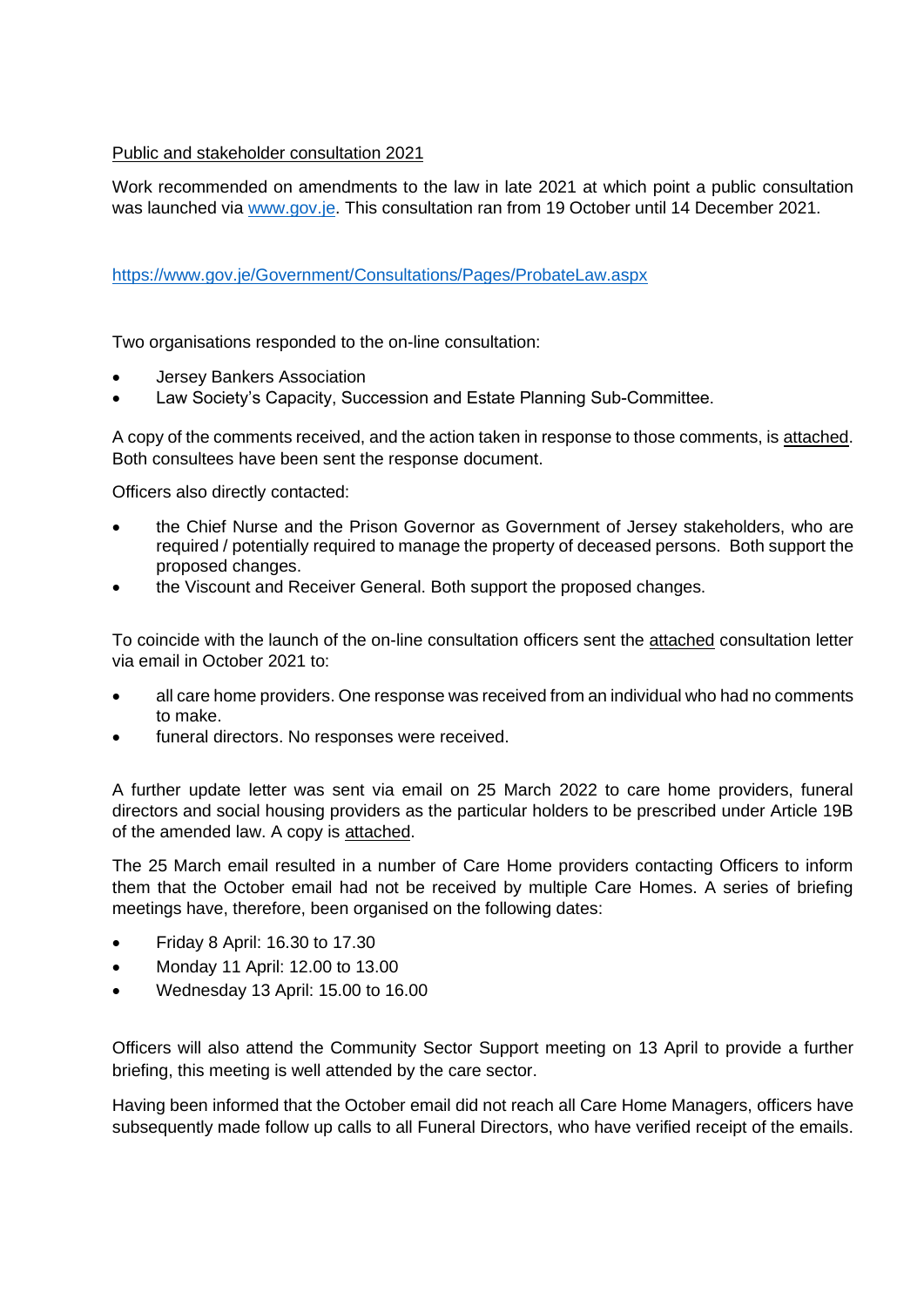Officers are still awaiting a response from one of the Funeral Directors, all of the other Funeral Directors who have been contacted are supportive of the proposals.

# **2. Value of items that can be buried or cremated**

There are two values associated with items that can be buried or cremated with deceased persons:

- if the item(s) value is more than £1,000 but does not exceed £10,000, the funeral director may only authorise burial or cremation on receipt of an application form from a person who is entitled to receive the item(s)
- if the item(s) value does not exceed £1,000 the funeral director does not require an application form.

The rational for these values is:

- they are lower than the £30,000 small estates exemption because the item(s) cannot be retrieved if entitlement is disputed at a later date – i.e. a lower value has been selected in order to limit any potential risk
- the values were based on feedback received from the 2017 stakeholder meetings
- the values include all item(s) buried or cremated with the person. This would include, for example, the value of items of clothing if that clothing had belonged to the deceased person. The lower value of £1,000 is considered to be a sensible threshold at which no application form is needed given that it includes clothing. It should be noted that, as matters currently stand, a funeral director may be committing an offence if they authorise burial or cremation of items without a grant of probate / administration being in place – i.e. this amendment regularises existing practice.

#### **3. Arrangement in other jurisdictions**

Threshold limits: Probate arrangements vary between different jurisdictions, including in relation to the threshold for a small estates' exemption (i.e. the value of estate that a holder can release without the need for a grant of probate or administration). In England that amount is £50,000, in Scotland it is £36,000 and in the Isle of Man and Guernsey it is unlimited – i.e. the holder can release funds of any amount without the need for a grant.

The £30,000 threshold, as set out in the amendment law is, therefore, lower than other jurisdictions although it may be increased or decreased by Order. The £30,000 figure was agreed in consultation with the Viscount and Probate service. As set out in the attached feedback from the Law Society and the Jersey Bankers Association, one thinks the threshold too high, the other too low.

Application processes as set out in Articles 19B and 19C: The application process provided for in Articles 19B and 19C of the law is provided to be of assistance to care providers and funeral directors based on their feedback in 2017 / 2018. The provisions are not directly comparable with those of other jurisdictions.